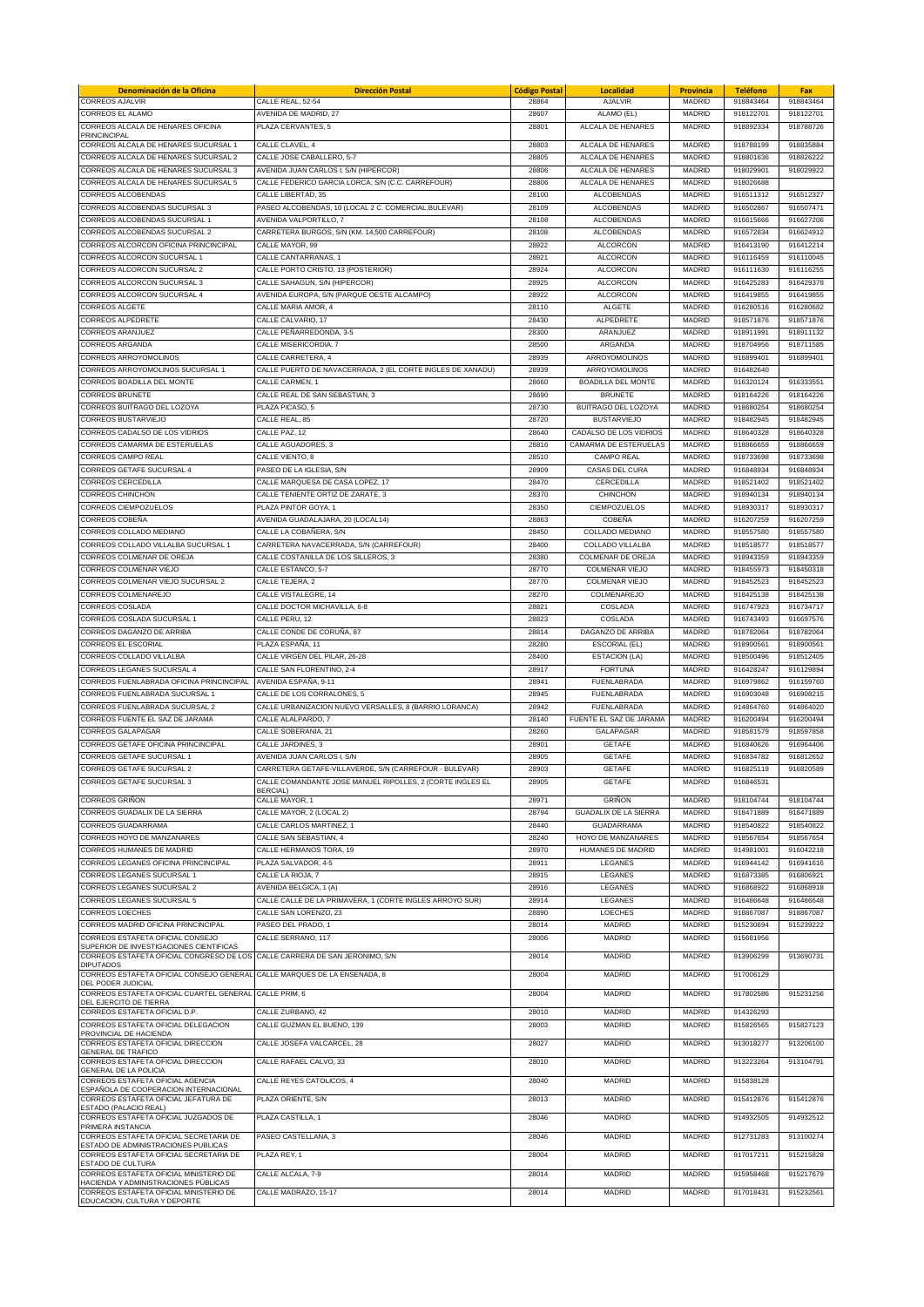| CORREOS ESTAFETA OFICIAL MINISTERIO DEL<br><b>INTERIOR</b>  | CALLE AMADOR DE LOS RIOS, 7                                                     | 28010          | MADRID                         | MADRID                         | 915371361              | 913194706              |
|-------------------------------------------------------------|---------------------------------------------------------------------------------|----------------|--------------------------------|--------------------------------|------------------------|------------------------|
| CORREOS ESTAFETA OFICIAL MINISTERIO DE                      | PASEO CASTELLANA, 67                                                            | 28046          | MADRID                         | <b>MADRID</b>                  | 915978143              | 915330412              |
| <b>FOMENTO</b><br>CORREOS ESTAFETA OFICIAL MINISTERIO DE    | PASEO PRADO, 18-20                                                              | 28014          | MADRID                         | <b>MADRID</b>                  | 915961056              | 913691752              |
| SANIDAD, SERVICIO SOCIALES E IGUALDAD                       |                                                                                 |                |                                |                                |                        |                        |
| CORREOS ESTAFETA OFICIAL PRESIDENCIA DEL<br>GOBIFRNO        | CALLE COMPLEJO MONCLOA, S/N                                                     | 28040          | <b>MADRID</b>                  | <b>MADRID</b>                  | 915438948              | 915438948              |
| CORREOS ESTAFETA OFICIAL SECRETARIA DE                      | CALLE JOSE LAZARO GALDEANO, 6                                                   | 28036          | MADRID                         | MADRID                         | 913433452              |                        |
| <b>ESTADO DE TURISMO</b><br>CORREOS ESTAFETA OFICIAL SENADO | PLAZA MARINA ESPAÑOLA, 8                                                        | 28013          | MADRID                         | MADRID                         | 915381365              | 915478388              |
| CORREOS MADRID SUCURSAL 1                                   | CALLE VILLANUEVA, 30                                                            | 28001          | <b>MADRID</b>                  | MADRID                         | 914319159              | 915778249              |
| CORREOS MADRID SUCURSAL 2                                   | CALLE LUIS VIVES, 12                                                            | 28002          | MADRID                         | <b>MADRID</b>                  | 915633992              | 915633974              |
| CORREOS MADRID SUCURSAL 3                                   | CALLE MAUDES, 39                                                                | 28003          | <b>MADRID</b>                  | <b>MADRID</b>                  | 915330250              | 915352957              |
| CORREOS MADRID SUCURSAL 4                                   | CALLE GENERAL RICARDOS, 212                                                     | 28025          | MADRID                         | MADRID                         | 914285050              | 914285050              |
| CORREOS MADRID SUCURSAL 5<br>CORREOS MADRID SUCURSAL 6      | CALLE CARRERA DE SAN FRANCISCO, 13                                              | 28005          | MADRID                         | MADRID                         | 913642069              | 913669270              |
| CORREOS MADRID SUCURSAL 7                                   | CALLE CLAUDIO COELLO, 100<br>CALLE PALOS DE LA FRONTERA, 6-10                   | 28006<br>28012 | MADRID<br><b>MADRID</b>        | MADRID<br>MADRID               | 914359540<br>915275000 | 915777295<br>915304180 |
| CORREOS MADRID SUCURSAL 8                                   | CALLE MARTIN DE LOS HEROS, 57                                                   | 28008          | MADRID                         | MADRID                         | 915474133              | 915472860              |
| CORREOS MADRID SUCURSAL 9                                   | CALLE MARTIRES CONCEPCIONISTAS, 21                                              | 28006          | MADRID                         | <b>MADRID</b>                  | 914028150              | 914018389              |
| CORREOS MADRID SUCURSAL 10                                  | CALLE ALBURQUERQUE, 2                                                           | 28010          | <b>MADRID</b>                  | MADRID                         | 914457767              | 915930293              |
| CORREOS MADRID SUCURSAL 11                                  | CALLE TURISMUNDO, 4-6                                                           | 28011          | MADRID                         | MADRID                         | 914643866              | 914645574              |
| CORREOS MADRID SUCURSAL 13                                  | AVENIDA AMERICA, 3                                                              | 28002          | MADRID                         | <b>MADRID</b>                  | 915633946              | 914113006              |
| CORREOS MADRID SUCURSAL 15                                  | CALLE JACINTO VERDAGUER, 4                                                      | 28019          | <b>MADRID</b>                  | <b>MADRID</b>                  | 915696394              | 914693410              |
| CORREOS MADRID SUCURSAL 17<br>CORREOS MADRID SUCURSAL 18    | CALLE TOMAS BORRAS, 5-7<br>CALLE PIZARRO, 17                                    | 28045<br>28004 | MADRID<br><b>MADRID</b>        | MADRID<br><b>MADRID</b>        | 914738814<br>915322761 | 914737786<br>915322577 |
| CORREOS MADRID SUCURSAL 19                                  | CALLE CHILE, 4                                                                  | 28016          | MADRID                         | MADRID                         | 913590635              |                        |
| CORREOS MADRID SUCURSAL 20                                  | CALLE ALCALDE LOPEZ CASERO, 3                                                   | 28027          | MADRID                         | <b>MADRID</b>                  | 914035922              | 913261470              |
| CORREOS MADRID SUCURSAL 21                                  | CALLE ANTONIO ARIAS, 2                                                          | 28009          | <b>MADRID</b>                  | <b>MADRID</b>                  | 915736927              | 915738226              |
| CORREOS MADRID SUCURSAL 24                                  | PLAZA PARROCO LUIS CALLEJA, 12                                                  | 28022          | MADRID                         | MADRID                         | 917417501              | 917411823              |
| CORREOS MADRID SUCURSAL 25                                  | CALLE MARIANO FERNANDEZ. 1                                                      | 28039          | <b>MADRID</b>                  | <b>MADRID</b>                  | 914595029              | 913111005              |
| CORREOS MADRID SUCURSAL 26                                  | CALLE LONGARES, 30 (CALLEV TRAVESIA DE LONGARES)                                | 28022          | <b>MADRID</b>                  | <b>MADRID</b>                  | 913241629              |                        |
| CORREOS MADRID SUCURSAL 27                                  | CALLE DOBLA, 5                                                                  | 28054          | MADRID                         | MADRID                         | 915085806              | 915089668              |
| CORREOS MADRID SUCURSAL 29<br>CORREOS MADRID SUCURSAL 30    | CALLE ARTURO SORIA, 189<br>AVENIDA REAL DE PINTO 66, 66                         | 28043<br>28021 | <b>MADRID</b><br><b>MADRID</b> | MADRID<br><b>MADRID</b>        | 914165597<br>915053724 | 914136284<br>917970495 |
| CORREOS MADRID SUCURSAL 31                                  | CALLE ISLAS PALAOS, 30                                                          | 28034          | MADRID                         | MADRID                         | 913584515              | 913581413              |
| CORREOS MADRID SUCURSAL 32                                  | CALLE ROGELIO ENRIQUEZ, 5                                                       | 28048          | <b>MADRID</b>                  | MADRID                         | 913761414              | 913761414              |
| CORREOS MADRID SUCURSAL 33                                  | CALLE CAROLI, 10                                                                | 28023          | <b>MADRID</b>                  | MADRID                         | 913571817              | 913071009              |
| CORREOS MADRID SUCURSAL 34                                  | CALLE SAN MAGIN, 5                                                              | 28026          | MADRID                         | MADRID                         | 914603554              | 914695153              |
| CORREOS MADRID SUCURSAL 35                                  | CALLE HERMANOS GARCIA NOBLEJAS, 30-32                                           | 28037          | <b>MADRID</b>                  | MADRID                         | 913681313              | 913772408              |
| CORREOS MADRID SUCURSAL 36                                  | CALLE ORENSE, 55                                                                | 28020          | MADRID                         | MADRID                         | 915568558              | 915555395              |
| CORREOS MADRID SUCURSAL 37                                  | CALLE MARQUES DE CORBERA, 27                                                    | 28017          | MADRID                         | MADRID                         | 913555357              | 913568048              |
| CORREOS MADRID SUCURSAL 38                                  | CALLE SIERRA DE GADOR, 50                                                       | 28031          | MADRID                         | MADRID                         | 917774822              | 913030446              |
| CORREOS MADRID SUCURSAL 39<br>CORREOS MADRID SUCURSAL 40    | CALLE ARROYO DE LA MEDIA LEGUA, 56<br>AVENIDA TELLEZ, 27                        | 28030<br>28007 | MADRID<br>MADRID               | <b>MADRID</b><br><b>MADRID</b> | 913285930<br>914335652 | 913285931<br>914339867 |
| CORREOS MADRID SUCURSAL 41                                  | CALLE SAHARA, 42-44                                                             | 28041          | MADRID                         | MADRID                         | 917979314              | 917961520              |
| CORREOS MADRID SUCURSAL 42                                  | CALLE MONFORTE DE LEMOS, 36 (C. COMERCIAL LA VAGUADA)                           | 28029          | <b>MADRID</b>                  | <b>MADRID</b>                  | 917319726              | 917319731              |
| CORREOS MADRID SUCURSAL 43                                  | CALLE SANGUIÑO, 6-8                                                             | 28044          | MADRID                         | <b>MADRID</b>                  | 917065787              | 915094770              |
| CORREOS MADRID SUCURSAL 44                                  | CALLE PADRE RUBIO, 43                                                           | 28029          | <b>MADRID</b>                  | MADRID                         | 913231837              | 913231837              |
| CORREOS MADRID SUCURSAL 45                                  | AVENIDA VALLADOLID, 39                                                          | 28008          | MADRID                         | <b>MADRID</b>                  | 915598398              | 915411413              |
| CORREOS MADRID SUCURSAL 46                                  | CALLE BLASCO DE GARAY, 74 (LOCAL PROVISIONAL)                                   | 28015          | MADRID                         | <b>MADRID</b>                  | 915536813              | 915541093              |
| CORREOS MADRID SUCURSAL 47                                  | CALLE MAR CASPIO, 10                                                            | 28033          | MADRID                         | MADRID                         | 917639285              | 913810555              |
| CORREOS MADRID SUCURSAL 48<br>CORREOS MADRID SUCURSAL 49    | CALLE PEGASO, 24<br>CALLE CONDESA VEGA DEL POZO, 29-30                          | 28043<br>28032 | MADRID<br>MADRID               | <b>MADRID</b><br><b>MADRID</b> | 913000543<br>917750828 | 913887855<br>917764861 |
| CORREOS MADRID SUCURSAL 50                                  | AVENIDA PADRE PIQUER, 13                                                        | 28024          | MADRID                         | MADRID                         | 917115081              | 917117295              |
| CORREOS MADRID SUCURSAL 51                                  | CALLE VIRGEN DE ARANZAZU, 31                                                    | 28034          | <b>MADRID</b>                  | <b>MADRID</b>                  | 917290480              | 917290152              |
| CORREOS MADRID SUCURSAL 52                                  | CALLE MONTE OLIVETI, 29                                                         | 28038          | <b>MADRID</b>                  | <b>MADRID</b>                  | 915012075              | 915512708              |
| CORREOS MADRID SUCURSAL 53                                  | CALLE CONDE DE PEÑALVER, 19                                                     | 28006          | <b>MADRID</b>                  | MADRID                         | 915769172              | 915769194              |
| CORREOS MADRID SUCURSAL 54                                  | UALLE CARDENAL HERRERA ORIA, 241                                                | 28035          | MADRID                         | MADRID                         | 917304441              | 917301091              |
| <b>CORREOS MADRID SUCURSAL 55</b>                           | CALLE SIERRA CARBONERA, 75                                                      | 28053          | MADRID                         | MADRID                         | 914779248              | 914784884              |
| CORREOS MADRID SUCURSAL 56                                  | CALLE CARLINA, 8                                                                | 28011          | MADRID                         | MADRID                         | 914631873              | 915260184              |
| CORREOS MADRID SUCURSAL 58<br>CORREOS MADRID SUCURSAL 59    | CALLE KANT, S/N (RECTORADO UNIV. AUTONOMA DE MADRID)<br>CALLE ALANIS, 1         | 28049<br>28042 | <b>MADRID</b><br>MADRID        | <b>MADRID</b><br>MADRID        | 914974999<br>913291686 | 913720494<br>913291686 |
| CORREOS MADRID SUCURSAL 60                                  | CALLE ARQUTECTO LOPEZ OTERO, 3                                                  | 28040          | MADRID                         | MADRID                         | 915492480              | 915490091              |
| CORREOS MADRID SUCURSAL 61                                  | CALLE HIEDRA, 7 (C.C.P. CHAMARTIN)                                              | 28036          | <b>MADRID</b>                  | MADRID                         | 913964356              | 913964326              |
| CORREOS MADRID SUCURSAL 62                                  | CALLE LA RIOJA, 11                                                              | 28042          | MADRID                         | MADRID                         | 917470602              | 913123075              |
| CORREOS MADRID SUCURSAL 63                                  | CALLE ESTACION CHAMARTIN-VESTIBULO, S/N (AGUSTIN DE FOXA S/N)                   | 28036          | <b>MADRID</b>                  | MADRID                         | 917332917              | 917337084              |
| CORREOS MADRID SUCURSAL 66                                  | PLAZA PABLO RUIZ PICASSO, 1 (TORRE PICASSO)                                     | 28020          | MADRID                         | MADRID                         | 915564040              | 915554722              |
| CORREOS MADRID SUCURSAL 67                                  | CALLE PRECIADOS, 3 (EL CORTE INGLES)                                            | 28013          | MADRID                         | MADRID                         | 915317997              | 915215822              |
| CORREOS ESTAFETA OFICIAL AUDIENCIA                          | CALLE SANTIAGO DE COMPOSTELA, 96                                                | 28071          | MADRID                         | MADRID                         | 914934648              | 913167872              |
| PROVINCIAL<br>CORREOS MADRID SUCURSAL 64                    | CALLE AEROPUERTO BARAJAS, S/N (T1-SALA 1 LLEGADAS)                              | 28042          | MADRID                         | MADRID                         | 913054097              | 913058033              |
| CORREOS MADRID SUCURSAL 14                                  | AVENIDA ANDES, 50 (HIPERCOR)                                                    | 28042          | MADRID                         | MADRID                         | 917419603              | 917412791              |
| CORREOS MADRID SUCURSAL 70                                  | CALLE RETAMA, 8 (HIPERCOR)                                                      | 28045          | <b>MADRID</b>                  | <b>MADRID</b>                  | 915275328              | 915061504              |
| CORREOS MADRID SUCURSAL 71                                  | CALLE RAIMUNDO FERNANDEZ VILLAVERDE, 79                                         | 28003          | MADRID                         | MADRID                         | 915557771              | 915565570              |
| CORREOS MADRID SUCURSAL 12                                  | CALLE VIA DUBLIN, 7                                                             | 28042          | <b>MADRID</b>                  | MADRID                         | 915963615              | 915963655              |
| CORREOS MADRID SUCURSAL 57                                  | PLAZA MOVIMIENTO CIUDADANO, 1                                                   | 28041          | <b>MADRID</b>                  | <b>MADRID</b>                  | 913413686              | 913413686              |
| CORREOS MADRID SUCURSAL 65                                  | CALLE CAMINO HORMIGUERAS, 169                                                   | 28031          | MADRID                         | MADRID                         | 917796430              | 917796431              |
| CORREOS MADRID SUCURSAL 72                                  | CALLE SANTIAGO ALIO, 10 (A)                                                     | 28038          | <b>MADRID</b>                  | MADRID                         | 917780304              | 917780304              |
| CORREOS MADRID SUCURSAL 82<br>CORREOS MADRID SUCURSAL 87    | AVENIDA SANTUARIO DE VALVERDE, 45<br>PASEO SANTA MARIA DE LA CABEZA, 42         | 28049<br>28045 | MADRID<br>MADRID               | MADRID<br>MADRID               | 917508983<br>915305115 | 915309413              |
| CORREOS MADRID SUCURSAL 86                                  |                                                                                 | 28013          | MADRID                         | MADRID                         | 91 5212510             | 915212510              |
|                                                             |                                                                                 |                |                                |                                |                        | 915425314              |
| CORREOS MADRID SUCURSAL 73                                  | PLAZA DE CALLAO, 2 (3ª PLANTA)<br>CALLE PRINCESA, 42-56 (EL CORTE INGLES)       | 28008          | MADRID                         | MADRID                         | 915596128              |                        |
| CORREOS MADRID SUCURSAL 88                                  | CALLE MEJIA LEQUERICA, 7                                                        | 28004          | MADRID                         | MADRID                         | 914454377              | 914454368              |
| CORREOS MADRID SUCURSAL 77                                  | CALLE EDUARDO BARREIROS, 3-5 (LOCAL 6)                                          | 28041          | <b>MADRID</b>                  | MADRID                         | 917237462              |                        |
| CORREOS MADRID SUCURSAL 78                                  | CALLE BULEVAR JOSE, 35 (C.C.VALDEBERNARDO)                                      | 28032          | MADRID                         | MADRID                         | 913710710              | 913710710              |
| CORREOS MADRID SUCURSAL 74                                  | CALLE MARGARITA DE PARMA, 1 (EL CORTE INGLES)                                   | 28050          | <b>MADRID</b>                  | MADRID                         | 917502490              | 917502444              |
| CORREOS MADRID SUCURSAL 90                                  | AVENIDA DEL PARTENON, S/N (RECINTO FERIAL IFEMA)                                | 28042          | <b>MADRID</b>                  | MADRID                         | 917210464              | 917210464              |
| CORREOS MADRID SUCURSAL 92                                  | AVENIDA PABLO NERUDA, 91-97 (ERONKI)                                            | 28018          | MADRID                         | MADRID                         | 917868186              | 917868186              |
| CORREOS MADRID SUCURSAL 93                                  | AVENIDA PLAZA TOROS, S/N (HIPERCOR)                                             | 28025          | <b>MADRID</b>                  | MADRID                         | 914627940              | 914627940              |
| CORREOS MADRID SUCURSAL 98<br>CORREOS MADRID SUCURSAL 99    | CALLE TRESPADERNE, S/N (CCP BARAJAS)<br>CALLE AYACUCHO, S/N (CC MAR DE CRISTAL) | 28042<br>28043 | <b>MADRID</b><br>MADRID        | MADRID<br>MADRID               | 913122302<br>917643530 | 913122302<br>913823386 |
| CORREOS MADRID SUCURSAL 101                                 | CALLE TERTULIA, 1 (CC LOS ANGELES)                                              | 28041          | <b>MADRID</b>                  | <b>MADRID</b>                  | 913188060              |                        |